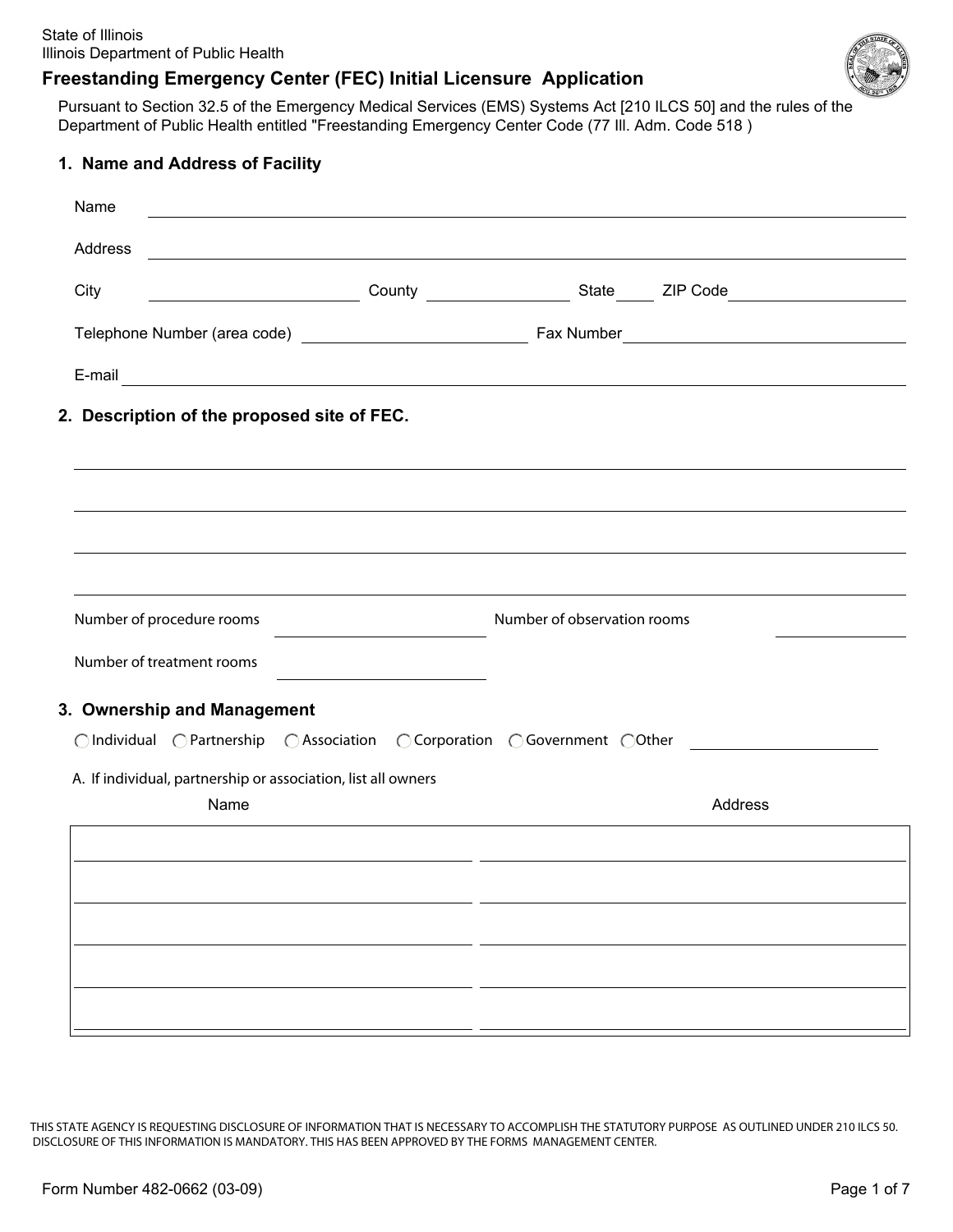State of Illinois Illinois Department of Public Health

#### **Freestanding Emergency Center (FEC) Initial Licensure Application**



B. If Government owned, provide the following information for the CEO

| Name                                                    |                                                                                   |                          |
|---------------------------------------------------------|-----------------------------------------------------------------------------------|--------------------------|
| Address                                                 |                                                                                   |                          |
| Phone number (area code)                                |                                                                                   |                          |
| C. Corporation Information                              |                                                                                   |                          |
| Name of Corporation                                     |                                                                                   |                          |
| List name, title and address of each corporate officer. |                                                                                   |                          |
| Name                                                    | Title                                                                             | Address                  |
|                                                         |                                                                                   |                          |
|                                                         |                                                                                   |                          |
|                                                         |                                                                                   |                          |
|                                                         |                                                                                   |                          |
| $\mathbf{L}$                                            | Attach copy of the Certification of Incorporation (Identify as Exhibit 1)         |                          |
|                                                         | List name and address of each shareholder holding more than 7.5 percent of shares |                          |
| Name                                                    | Address                                                                           | <b>Percent of Shares</b> |

D. For other than individual ownership, list the name and address of the Illinois registered agent or the person(s) legally authorized to receive service of process for the facility.

Name of Registered Agent Address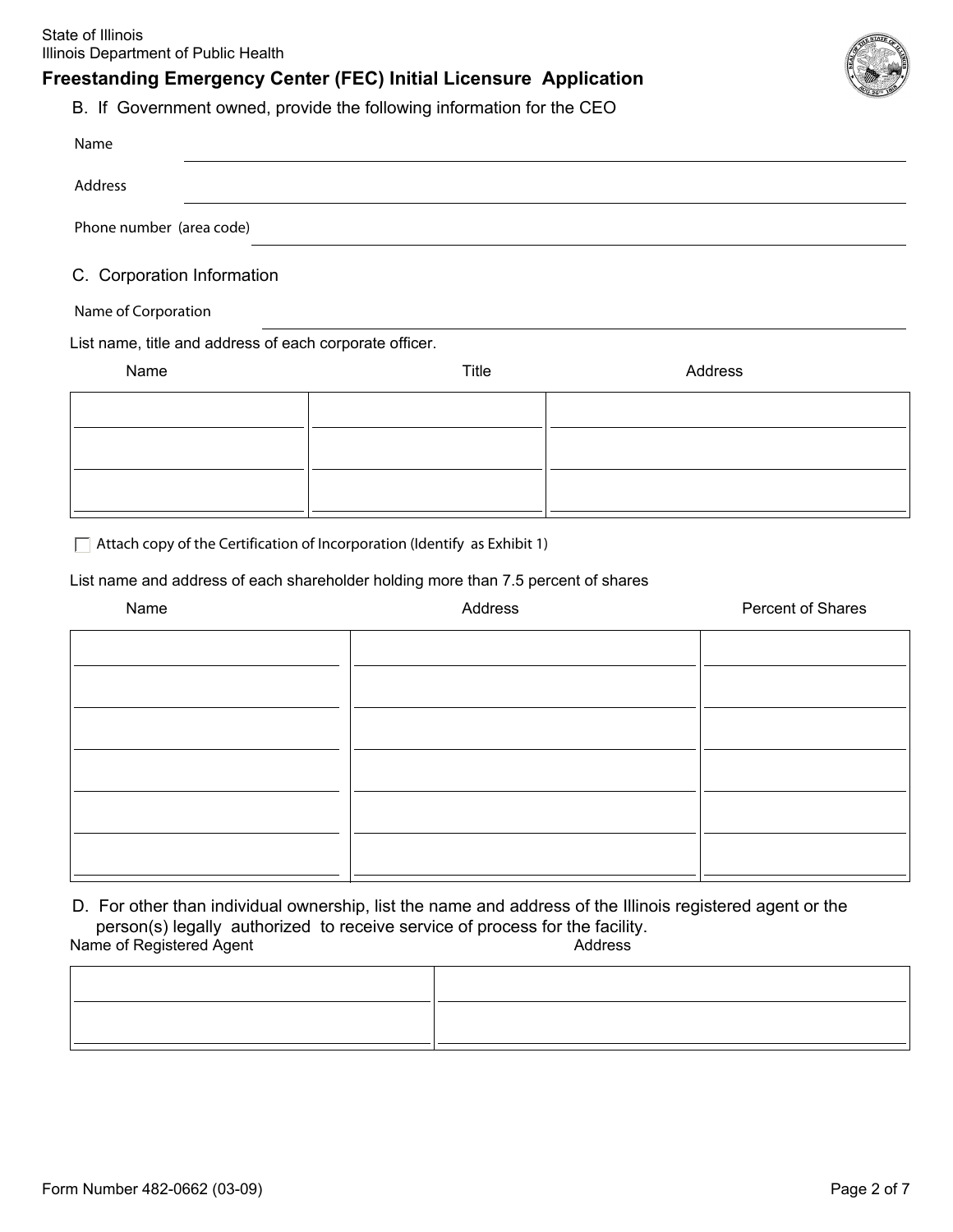E. List the names and addresses of all persons under contract to manage or operate the facility.

| (Check here if not applicable).<br>Name                                                                                                                                                                                                                                                                                                | Address                                                                                                                                                                                                                        |
|----------------------------------------------------------------------------------------------------------------------------------------------------------------------------------------------------------------------------------------------------------------------------------------------------------------------------------------|--------------------------------------------------------------------------------------------------------------------------------------------------------------------------------------------------------------------------------|
|                                                                                                                                                                                                                                                                                                                                        |                                                                                                                                                                                                                                |
|                                                                                                                                                                                                                                                                                                                                        |                                                                                                                                                                                                                                |
|                                                                                                                                                                                                                                                                                                                                        |                                                                                                                                                                                                                                |
|                                                                                                                                                                                                                                                                                                                                        |                                                                                                                                                                                                                                |
|                                                                                                                                                                                                                                                                                                                                        |                                                                                                                                                                                                                                |
| turpitude in the last five years? (If yes, attach explanation as Exhibit IA.)<br>1. Applicant<br>2. Any member of a firm, partnership or association<br>3. Any officer or director of a corporation<br>4. Administrator or manager of ASTC<br>4. Administration, Personnel, Services<br>A. Administrator (Attach resume as Exhibit II) | F. Have any of the following been convicted of a felony or of two or more misdemeanors involving moral<br>Yes<br><b>No</b><br>Yes<br>$\Box$ No<br>Yes<br>$\Box$ No<br>Yes<br><b>No</b>                                         |
| Name                                                                                                                                                                                                                                                                                                                                   |                                                                                                                                                                                                                                |
|                                                                                                                                                                                                                                                                                                                                        |                                                                                                                                                                                                                                |
| Address<br><u> 1989 - Johann Stoff, deutscher Stoffen und der Stoffen und der Stoffen und der Stoffen und der Stoffen und der</u>                                                                                                                                                                                                      |                                                                                                                                                                                                                                |
| Telephone Number (area code)                                                                                                                                                                                                                                                                                                           |                                                                                                                                                                                                                                |
| License or Certification Number (if applicable)<br>B. Medical Director (Attach resume as Exhibit III)                                                                                                                                                                                                                                  |                                                                                                                                                                                                                                |
| Name                                                                                                                                                                                                                                                                                                                                   |                                                                                                                                                                                                                                |
|                                                                                                                                                                                                                                                                                                                                        |                                                                                                                                                                                                                                |
| Telephone Number                                                                                                                                                                                                                                                                                                                       |                                                                                                                                                                                                                                |
| C. Nurse Manager (Attach resume as Exhibit IV)                                                                                                                                                                                                                                                                                         |                                                                                                                                                                                                                                |
| Name                                                                                                                                                                                                                                                                                                                                   |                                                                                                                                                                                                                                |
|                                                                                                                                                                                                                                                                                                                                        | Address and the contract of the contract of the contract of the contract of the contract of the contract of the contract of the contract of the contract of the contract of the contract of the contract of the contract of th |
|                                                                                                                                                                                                                                                                                                                                        |                                                                                                                                                                                                                                |

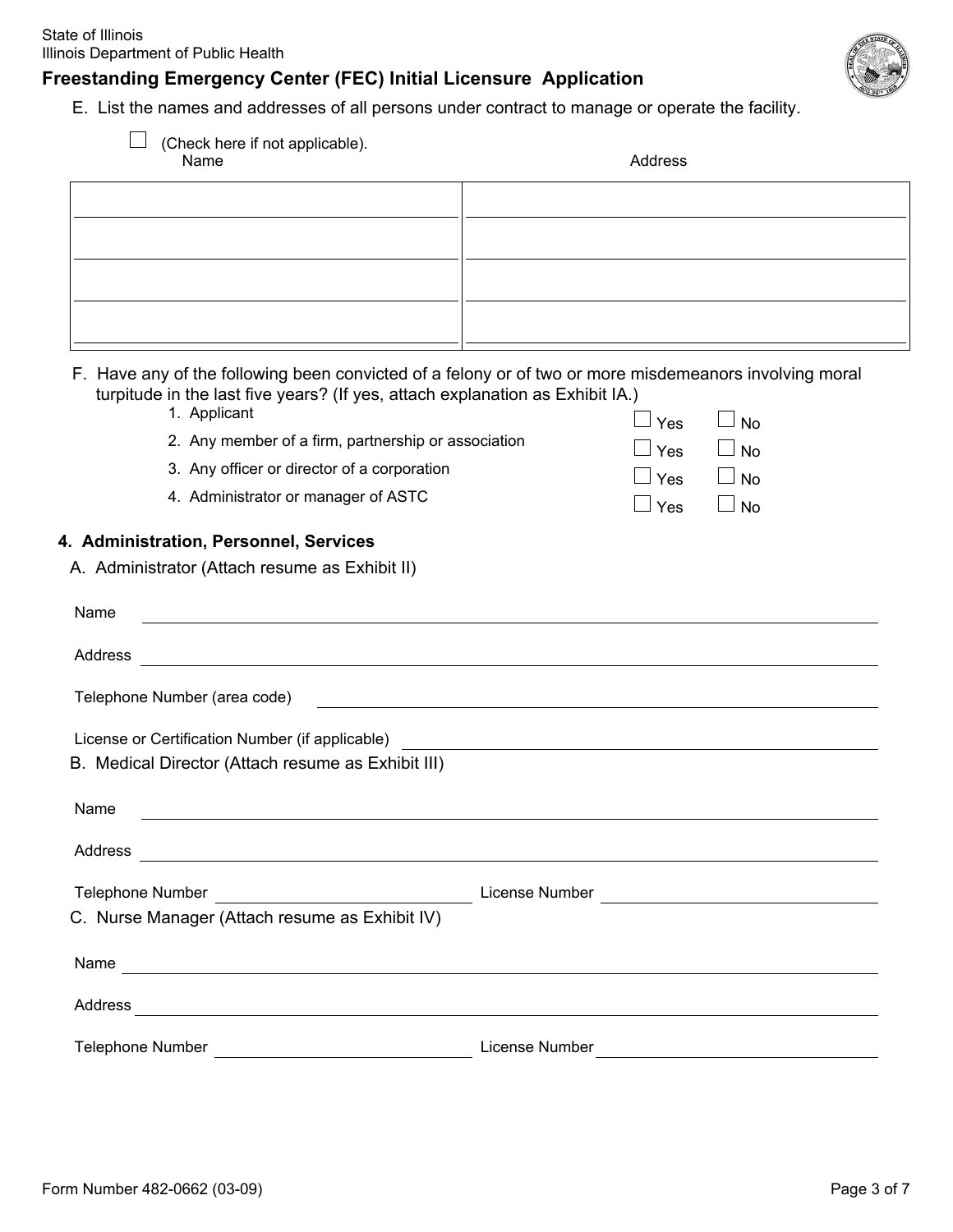D. Medical Staff: List name, license number, and speciality of each staff member.

| Name | License No. | Specialty |
|------|-------------|-----------|
|      |             |           |
|      |             |           |
|      |             |           |
|      |             |           |
|      |             |           |
|      |             |           |
|      |             |           |
|      |             |           |
|      |             |           |
|      |             |           |
|      |             |           |
|      |             |           |
|      |             |           |
|      |             |           |
|      |             |           |
|      |             |           |
|      |             |           |
|      |             |           |
|      |             |           |
|      |             |           |
|      |             |           |
|      |             |           |
|      |             |           |
|      |             |           |
|      |             |           |
|      |             |           |
|      |             |           |
|      |             |           |
|      |             |           |
|      |             |           |
|      |             |           |
|      |             |           |
|      |             |           |
|      |             |           |
|      |             |           |
|      |             |           |
|      |             |           |
|      |             |           |
|      |             |           |
|      |             |           |
|      |             |           |
|      |             |           |
|      |             |           |
|      |             |           |
|      |             |           |
|      |             |           |
|      |             |           |
|      |             |           |
|      |             |           |

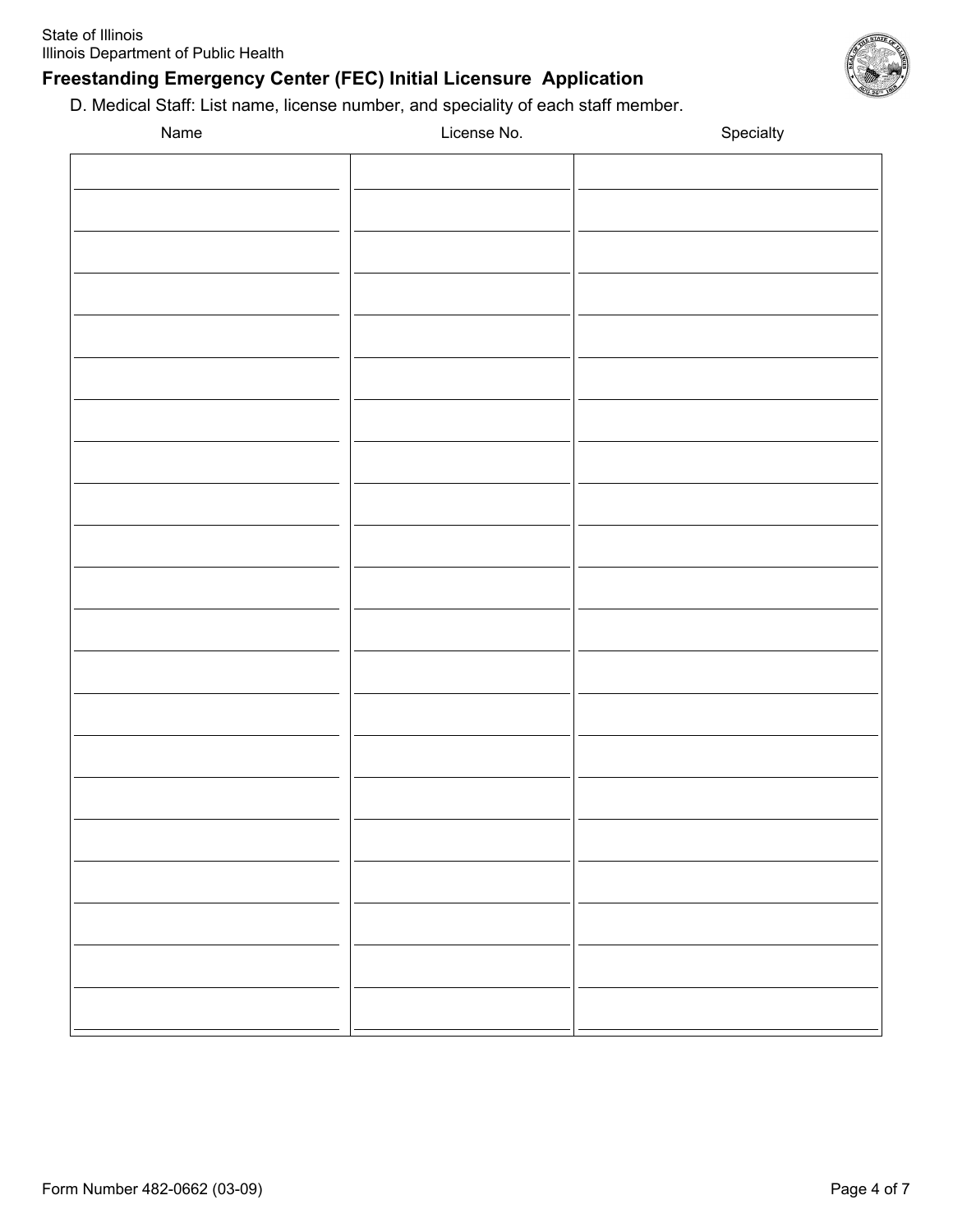

E. Personnel: List name, position/title, professional licensure or certification.

| Name | Position/title | License number/registration, certification |
|------|----------------|--------------------------------------------|
|      |                |                                            |
|      |                |                                            |
|      |                |                                            |
|      |                |                                            |
|      |                |                                            |
|      |                |                                            |
|      |                |                                            |
|      |                |                                            |
|      |                |                                            |
|      |                |                                            |
|      |                |                                            |
|      |                |                                            |
|      |                |                                            |
|      |                |                                            |
|      |                |                                            |
|      |                |                                            |
|      |                |                                            |
|      |                |                                            |
|      |                |                                            |
|      |                |                                            |
|      |                |                                            |
|      |                |                                            |
|      |                |                                            |
|      |                |                                            |
|      |                |                                            |
|      |                |                                            |
|      |                |                                            |
|      |                |                                            |
|      |                |                                            |
|      |                |                                            |
|      |                |                                            |
|      |                |                                            |
|      |                |                                            |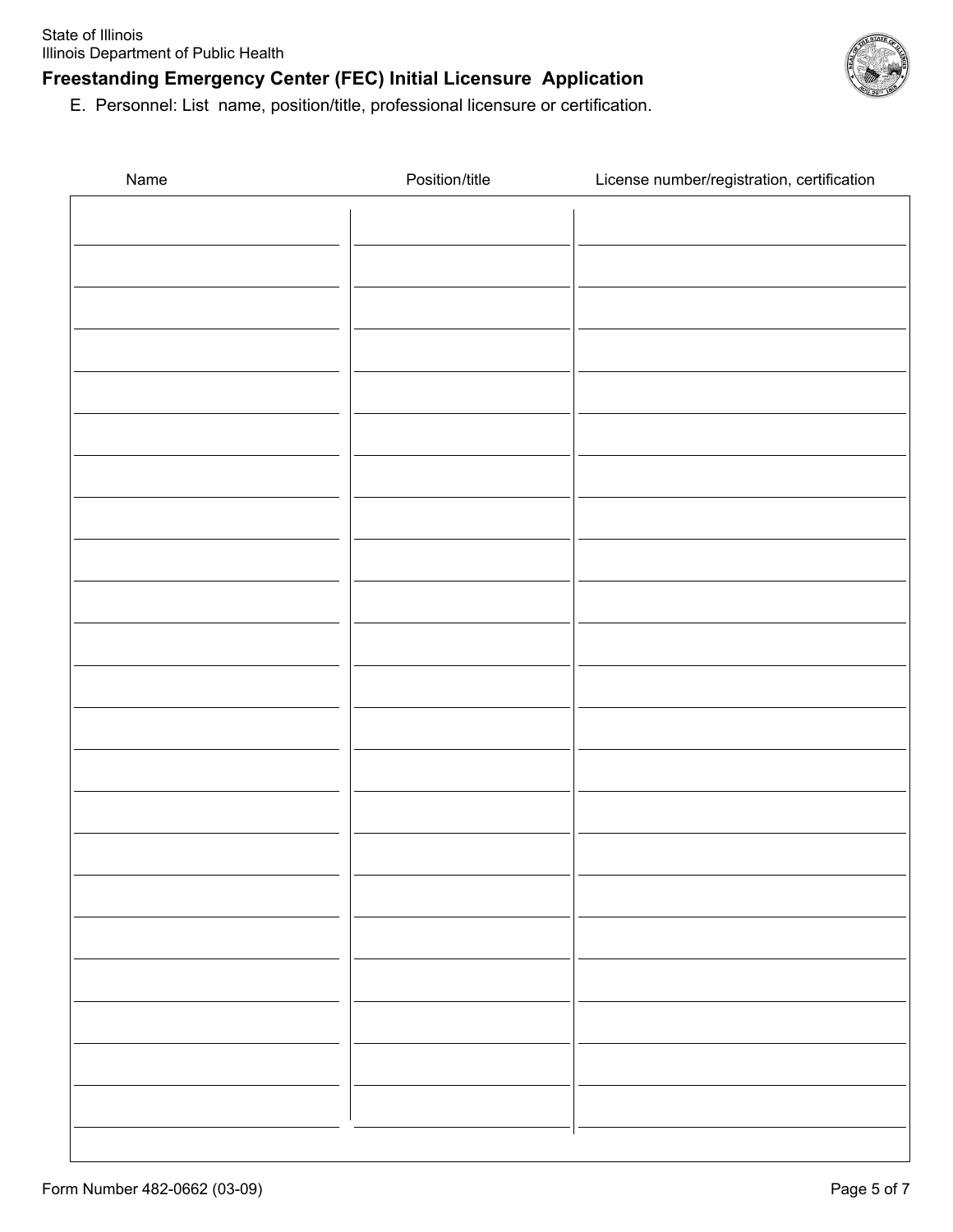

- **5. Services The following information must accompany the application:** 
	- Proof of ownership or control by an Associate or Resource Hospital, copy of the facility's FEIN,
	- tax number
	- $\Box$  A description of services to be provided by the facility
	- $\Box$  A copy of the facility's organizational plan
	- $\Box$  Copy of the approved Certificate of Need (CON) issued by the Health Facilities Planning Board
	- $\Box$  \$2,000.00 application fee, made payable to the Illinois Department of Public Health

Signed statement assuring compliance with all state and federal patient rights and provisions,  $\Box$  including, but not limited to the Emergency Medical Treatment Act and the federal Emergency

Medical Treatment and Active Labor Act (Section 32.5 (a)(8) of the Act)

Signed statement verifying that the licensed FEC is within 20 miles of the hospital that owns or  $\Box$  controls the FEC and within 20 miles of the Resource Hospital affiliated with the FEC as part of the EMS system (Section 32.5(a)(1) of the Act

#### **6. Architectural drawings and plans**

Architectural drawings and plans need to be submitted under separate cover to the Design Standards Unit. They must accompanied by the Freestanding Emergency Center Project Submission Form.

The form is located on the Department's Web site at www.idph.state.il.us - publications - forms - Freestanding Emergency Centers. For questions regarding the submission of drawings and plans, please contact the Design Standards Unit at 217-785-4264.